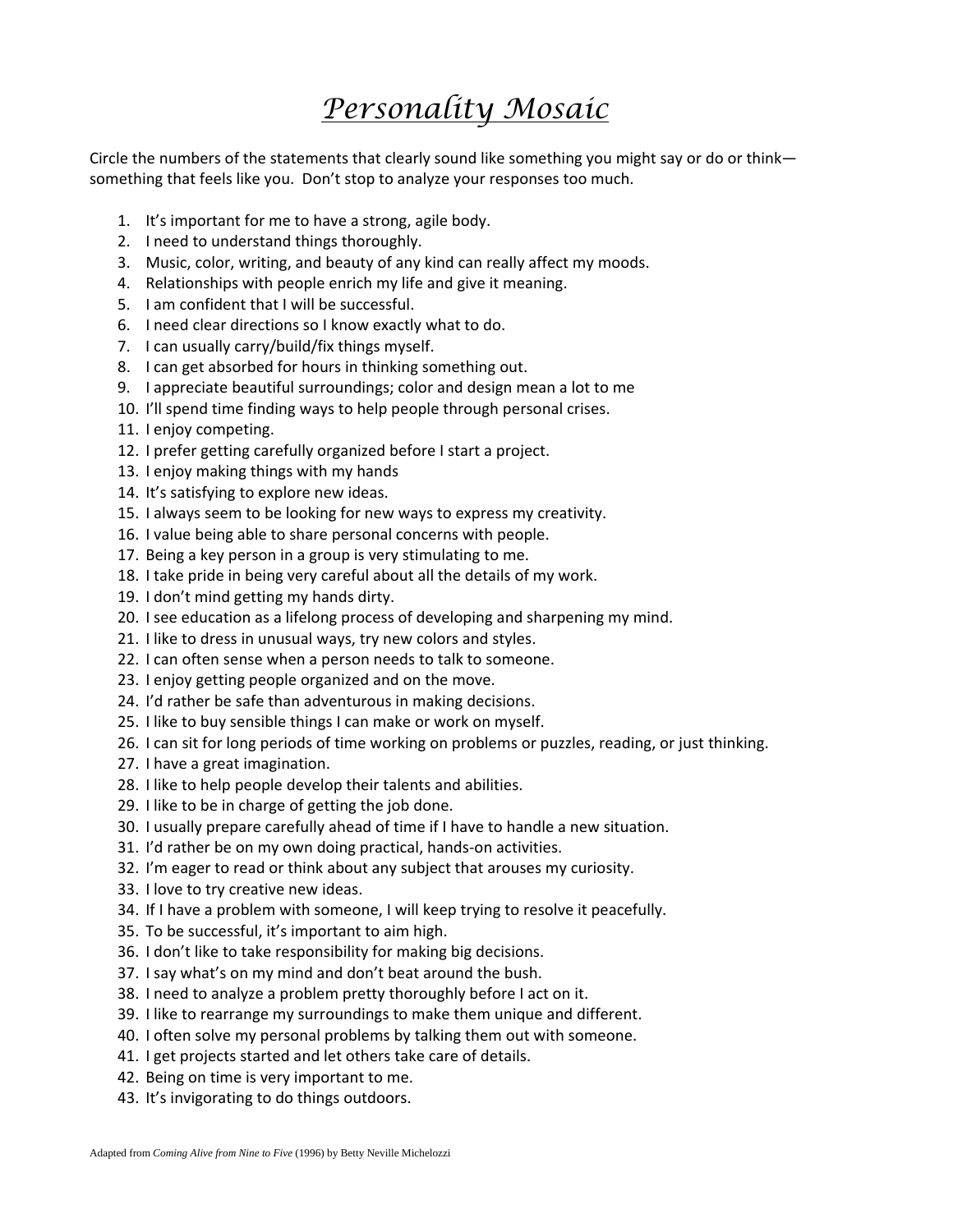- 44. I keep asking, "Why?"
- 45. I like my work to be an expression of my moods and feelings.
- 46. I like to help people find ways to care more for others.
- 47. It's exciting to take part in important decisions.
- 48. I am usually neat and orderly.
- 49. I like my surroundings to be plain and practical.
- 50. I need to stay with a problem until I figure out an answer.
- 51. The beauty of nature touches something deep inside of me.
- 52. Close personal relationships are valuable to me.
- 53. Promotion and advancement are important to me.
- 54. I feel more secure when my day is well planned.
- 55. I'm not afraid of heavy physical work and usually know what needs to be done.
- 56. I enjoy books that make me think and give me new ideas.
- 57. I look forward to seeing art shows, plays, and good films.
- 58. I am very sensitive to people who are experiencing emotional upsets.
- 59. It's exciting for me to influence people.
- 60. When I say I'll do it, I do my best to follow through on every detail.
- 61. Good, hard manual labor never hurt anyone.
- 62. I'd like to learn all here is to know about subjects that interest me.
- 63. I don't want to be like everyone else; I like to do things differently.
- 64. I'll go out of my way to be caring of people with problems.
- 65. I'm willing to take some risks to get ahead.
- 66. I feel more secure when I follow the rules.
- 67. One of the first things I look for in a car is a well‐built engine.
- 68. I like a conversation to be intellectually stimulating/challenging.
- 69. When I'm creating, I tend to let everything else go.
- 70. I feel concerned that so many people in our society need help.
- 71. It's challenging to persuade people to follow a plan.
- 72. I'm very good about checking details.
- 73. I usually know how to take care of things in an emergency.
- 74. Reading about new discoveries is exciting.
- 75. I appreciate beautiful and unusual things.
- 76. I take time to pay attention to people who seem lonely and friendless.
- 77. I love to bargain.
- 78. I like to be very careful about spending money.
- 79. Sports are important to me in building a strong body.
- 80. I've always been curious about the way nature works.
- 81. It's fun to be in a mood to try something unusual.
- 82. I'm a good listener when people talk about personal problems.
- 83. If I don't make it the first time, I usually bounce back with energy and enthusiasm.
- 84. I need to know exactly what people expect me to do.
- 85. I like to take things apart to see if I can fix them.
- 86. I like to study all the facts and decide logically.
- 87. It would be hard to imagine my life without beauty around me.
- 88. People often seem to tell me their problems.
- 89. I can usually connect with people who get me in touch with a network of resources.
- 90. It's very satisfying to do a task carefully and completely.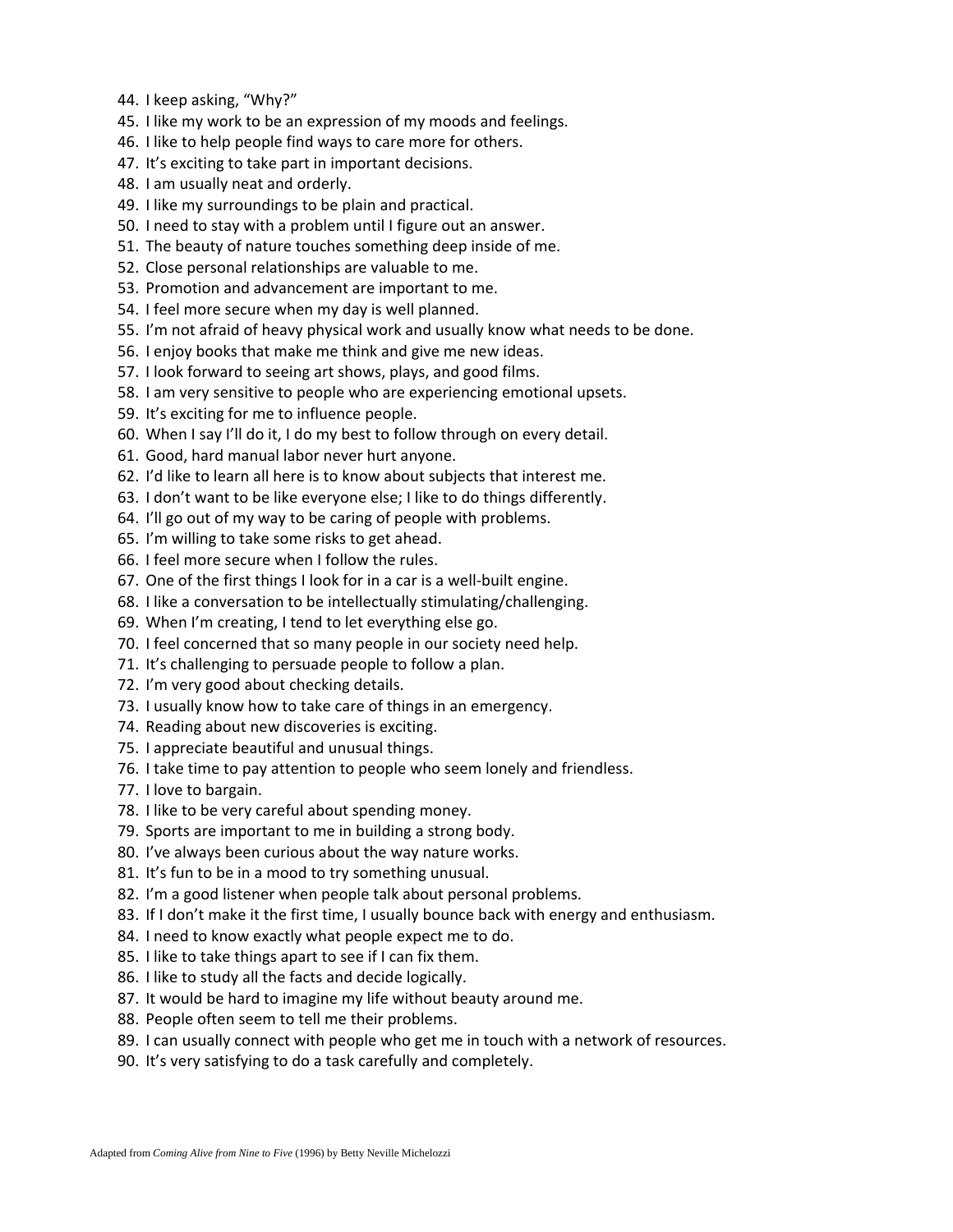## *Personality Mosaic: Scoring*

To score, circle the same numbers that you circled on the Personality Mosaic.

| $\underline{\mathbf{R}}$ | Ī  | <u>A</u> | $\underline{\mathsf{S}}$ | E  | $\overline{\mathsf{c}}$ |
|--------------------------|----|----------|--------------------------|----|-------------------------|
| $\mathbf 1$              | 2  | 3        | 4                        | 5  | 6                       |
| 7                        | 8  | 9        | 10                       | 11 | 12                      |
| 13                       | 14 | 15       | 16                       | 17 | 18                      |
| 19                       | 20 | 21       | 22                       | 23 | 24                      |
| 25                       | 26 | 27       | 28                       | 29 | 30                      |
| 31                       | 32 | 33       | 34                       | 35 | 36                      |
| 37                       | 38 | 39       | 40                       | 41 | 42                      |
| 43                       | 44 | 45       | 46                       | 47 | 48                      |
| 49                       | 50 | 51       | 52                       | 53 | 54                      |
| 55                       | 56 | 57       | 58                       | 59 | 60                      |
| 61                       | 62 | 63       | 64                       | 65 | 66                      |
| 67                       | 68 | 69       | 70                       | 71 | 72                      |
| 73                       | 74 | 75       | 76                       | 77 | 78                      |
| 79                       | 80 | 81       | 82                       | 83 | 84                      |
| 85                       | 86 | 87       | 88                       | 89 | 90                      |

Count the number of circles in each column and write the total number of circles in the spaces,

being the highest possible score:

 $R$  \_\_\_\_\_\_\_\_ I \_\_\_\_\_\_\_\_ A \_\_\_\_\_\_\_ S \_\_\_\_\_\_\_ E \_\_\_\_\_\_\_ C \_\_\_\_\_\_\_

List the letters R, I, A, S, E, and C according to your scores, from highest to lowest:

 $1^{st}$  \_\_\_\_\_\_\_ 2nd \_\_\_\_\_\_\_ 3rd \_\_\_\_\_\_  $4^{th}$  \_\_\_\_\_\_\_\_\_ 5th \_\_\_\_\_\_\_\_\_ 6th \_\_\_\_\_\_\_\_